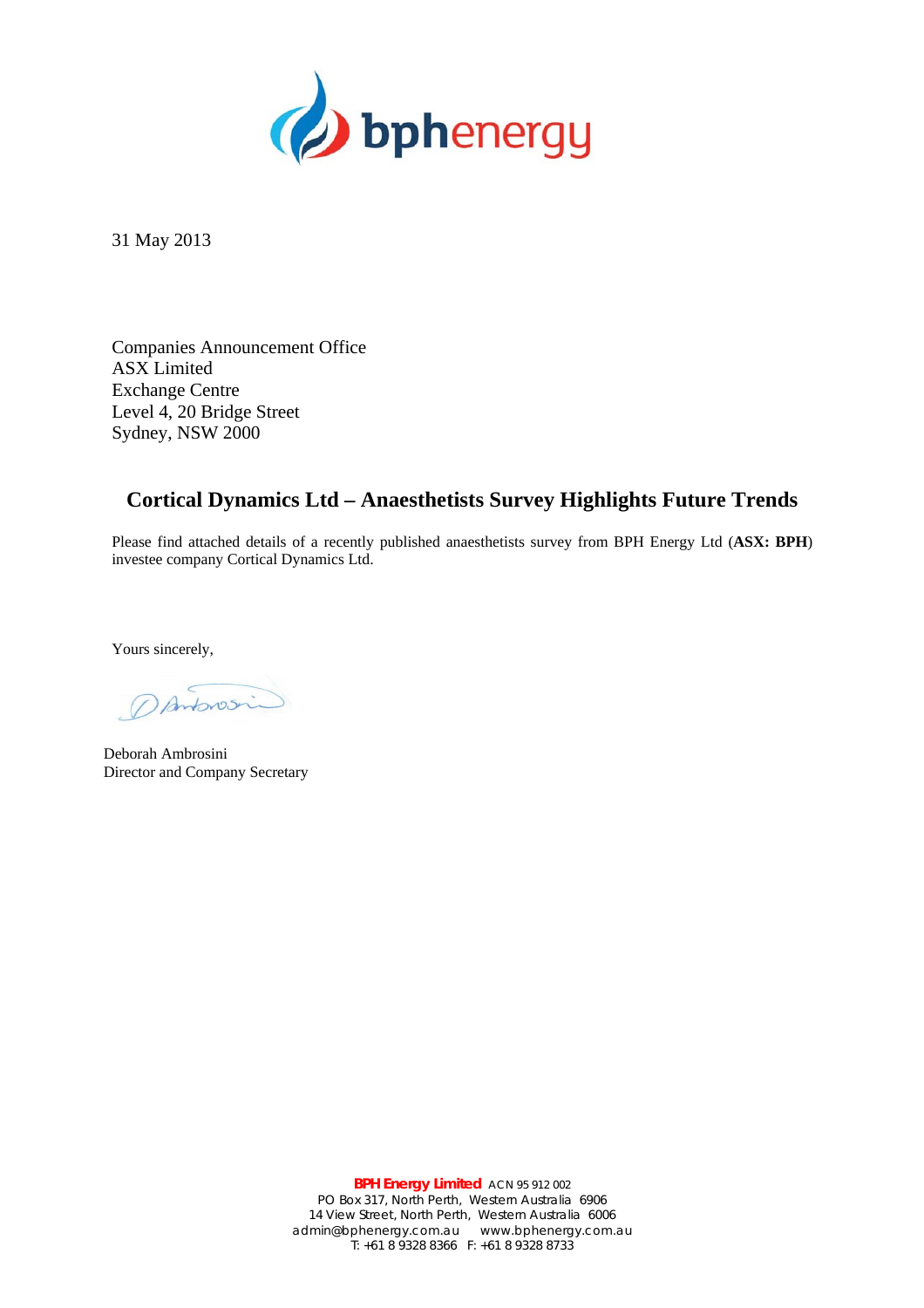

31 May 2013

BPH Energy Limited 14 View Street North Perth, WA 6006

## **Anaesthetists Survey Highlights Future Trends**

Cortical Dynamics Ltd ("**Cortical**") is pleased to provide details of a recent survey of european anaesthetists conducted by Creative Medical Research Ltd. The findings of the survey reveal a range of issues affecting anaesthetists in relation to current and future medical technologies.

The survey interviewed 104 anaesthetists across key Western European markets during March 2013. The anaesthetists were asked a number of pertinent questions regarding current technologies within their profession. The subsequent findings clearly depict future trends in anaesthesiology technology and provide a number of priorities for anaesthesia technology manufacturers.

A significant trend noted in the report was the need for better safety innovation in patient monitoring, in particular depth of anaesthesia monitoring. The survey establishes a clear need for depth of anaesthesia monitors that have greater accuracy and are more reliable. The surveyed anaesthetists believe that greater accuracy is demanded as they are looking to balance the opposing risks of unintended patient awareness with administering unnecessarily high doses of general anaesthesia, potentially hindering patient recovery. It was also noted that while the Bispectral Index (BIS), Covidien plc, is currently seen as the 'gold standard' of depth of anaesthesia monitoring there is only data to support its use with particular drugs. The recently published survey clearly establishes a need for better depth of anaesthesia monitoring.

Based on the results of previous studies it appears that the BAR monitor may be able to detect a wider range of agents, which Cortical believes will produce measurements that are more reliable and accurate than the measurements of competing monitors. Cortical's BAR monitor has also shown to detect the affects of analgesic agents, a critical component of general anaesthesia, something no other known EEG based depth of anaesthesia monitor is capable of.

By overcoming the limitations seen in current depth of anaesthesia models Cortical believes it is well positioned to satisfy current and future trends in anaesthesia technology.

A full copy of the article can be found within the media section at Cortical Dynamics website www.corticaldynamics.com.